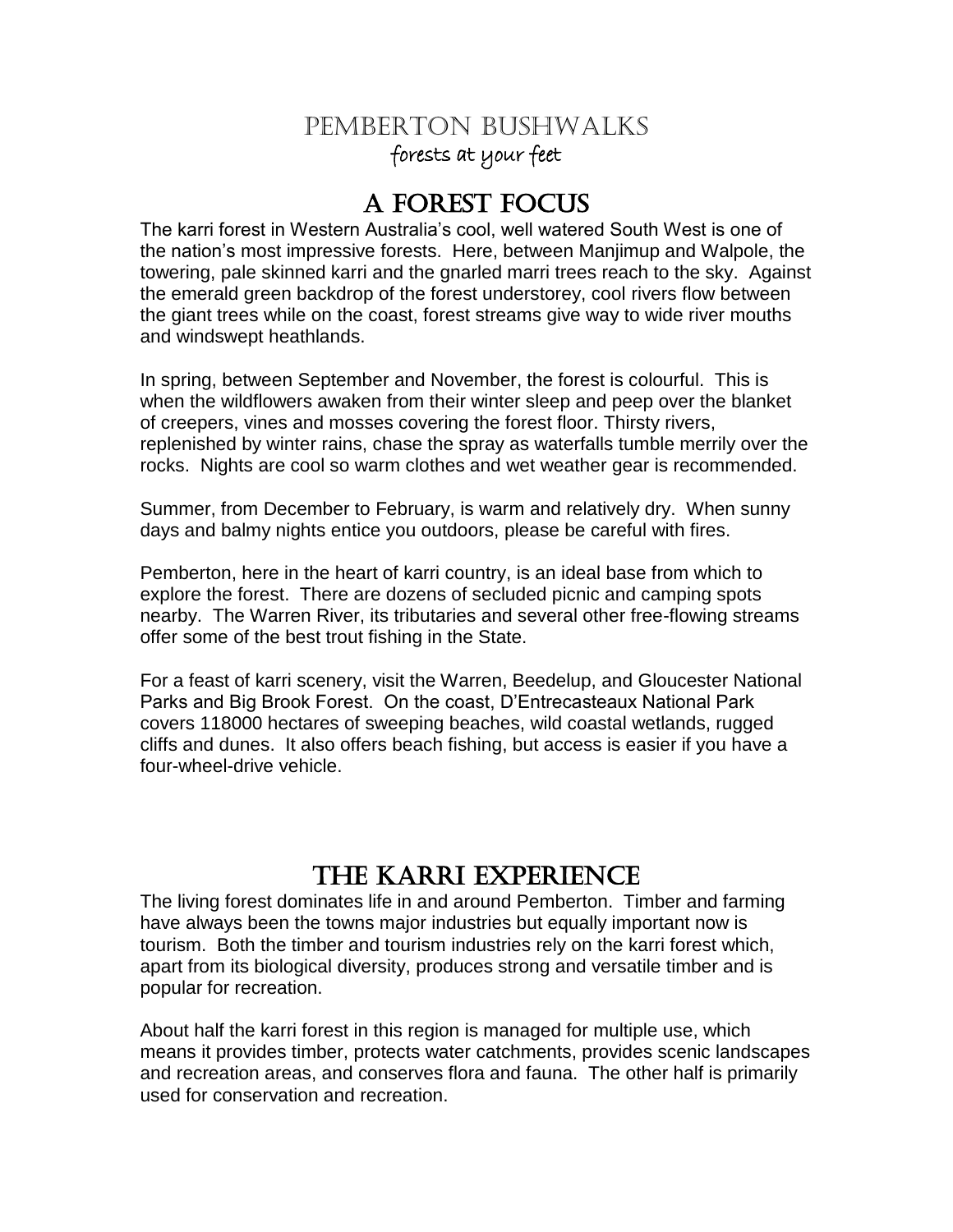Karri grows mainly on red earth solid (karri loams) on lower slopes with more than 1100mm of rainfall. At its best, karri grows in pure stands although it often grows alongside marri and jarrah. Most karri trees grow within 40km of the sean and many fine stands grow to the water"s edge on inlets permanently open to the ocean.

The karri oak with its needle-like leaves and corky bark is common in the dense forest understorey, its shrub companions are the waterbush and tree hovea, with its pea-shaped purple flowers. To find out how waterbush got its name, shake it after fain. Near water, the Warren River cedar appears.

Karri trees can live for 400 years but reach their full height in less than a century, and their maximum girth in about 200 years. Like other Western Australian plant species, they have adapted to fire and drought. In fact, karri regenerates after wildfires.

When a wildfire burns through a patch of forest, it does three things:

- $\circ$  it creates a gap in the canopy by burning down some old trees and allowing sunlight to reach the forest floor;
- $\circ$  it clears the ground of plant growth, leaving behind a fertile layer of fine ash;
- $\circ$  and finally, the heat dries out the trees' seed capsules, which later open and scatter their seed on to the fertile bed below.

After the first winter rains following a bushfire, a healthy crop of tiny karri seedlings appear – and then the struggle for survival begins. As young karri grow toward the sun, in fierce competition with their siblings, the weaker saplings die from lack of moisture and light. This process continues for about 200 years or more until, eventually, each tree has clearly staked out its own territory in the sky. Foresters use this principle to manage or thin regenerated forest.

### **KARRI FUN FACTS**

**Although a karri tree may produce some flowers every year, it takes four years for the flower buds to develop into mature gumnuts ready to drop seed. There is a heavy blossom cycle once every 4-7 years. The purplecrowned lorikeet plays an important role in pollinating the karri flowers. It has a tongue designed to collect the protein-rich pollen grains.**

## GLOUCESTER TREE TRAILS

Insert: icons

Three trails leave directly from the Gloucester Tree site, and a fourth, the Cascades Walk, starts nearby. There is a trail head display describing the walks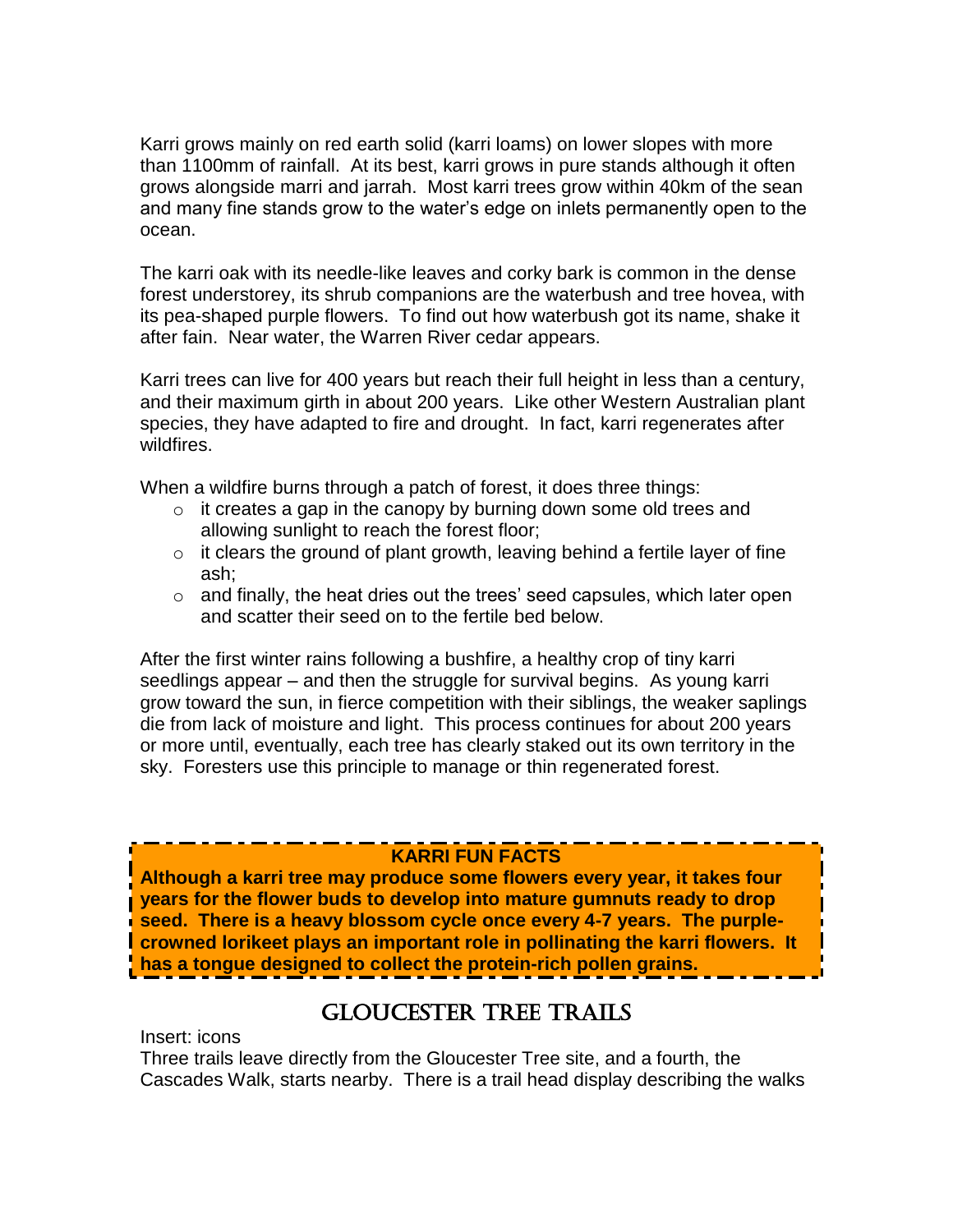on site and the three trails that leave from the Gloucester Tree are clearly marked.

#### **The Dukes Walk (400m – easy)**

Follow the blue markers and catch your fires close-up glimpse of the karri forest from this short loop trail. Only 3 km from Pemberton, this trail starts from the famous Gloucester Tree. As you stroll along the track, pause to gaze up at the tall trees competing for space in the sky. You can see that a forest is just like any other natural community – only the strong survive.

Below them, the thick understorey is a mass of plant life. Look closely to see the vines and creepers scrambling up the trunks of smaller trees, the vivid mosses and fungi clinging to fallen logs and the bark dangling like tattered clothing on the trees. In spring, the wildflowers raise their colourful heads as the butterflies come to life. Take your time – enjoy your first taste of the forest. It"s sure to whet your appetite for more bushwalking.

#### Karri Views: (800m – easy)

This path leads you to the edge of the valley. It offers views across the bubbling Eastbrook below. It offers views across the Gloucester National Park. Here, the undergrowth forms an emerald-green backdrop for the stately karri trees, making this a good photographic point. The hillside is vibrant with colour in spring. To complete this short but scenic loop walk, follow the green markers back to the base of the Gloucester Tree.

#### **EYE IN THE SKY**

**For the first fifty years of forestry in Western Australia, an early warning system for bush fires depended on a network of lookout towers. These towers were built about 40 km apart on prominent hills in the forest, and were staffed continuously in summer. But the karri forest posed a special problem. With few peaks, and giant trees towering 70-80m about the ground, the task of building a tower to overlook the forest was formidable. Then, in 1937, young forester Don Stewart (who later became Conservator of Forests) suggested using the trees themselves as lookout towers. The first tower was built on a large marri tree at Alco near Nannup. Eventually 13 towers – some of them built on trees – watched over the karri forest. Today, only the Gloucester, the Diamond and the new Dave Evans Bicentennial tree towers remain. The modern 'towerman' is a pilot flying high overhead, watching for smoke and reporting details of any forest fires. However, key towers are still used throughout the summer, or when spotter aircraft break down, or weather conditions make flying impossible.**

#### **Nyungar Walk (1.5km – easy)**

A spare hour is all you will need to explore this loop trail, which combines the best of on-foot forest discoveries with a drive through scenic karri forest. From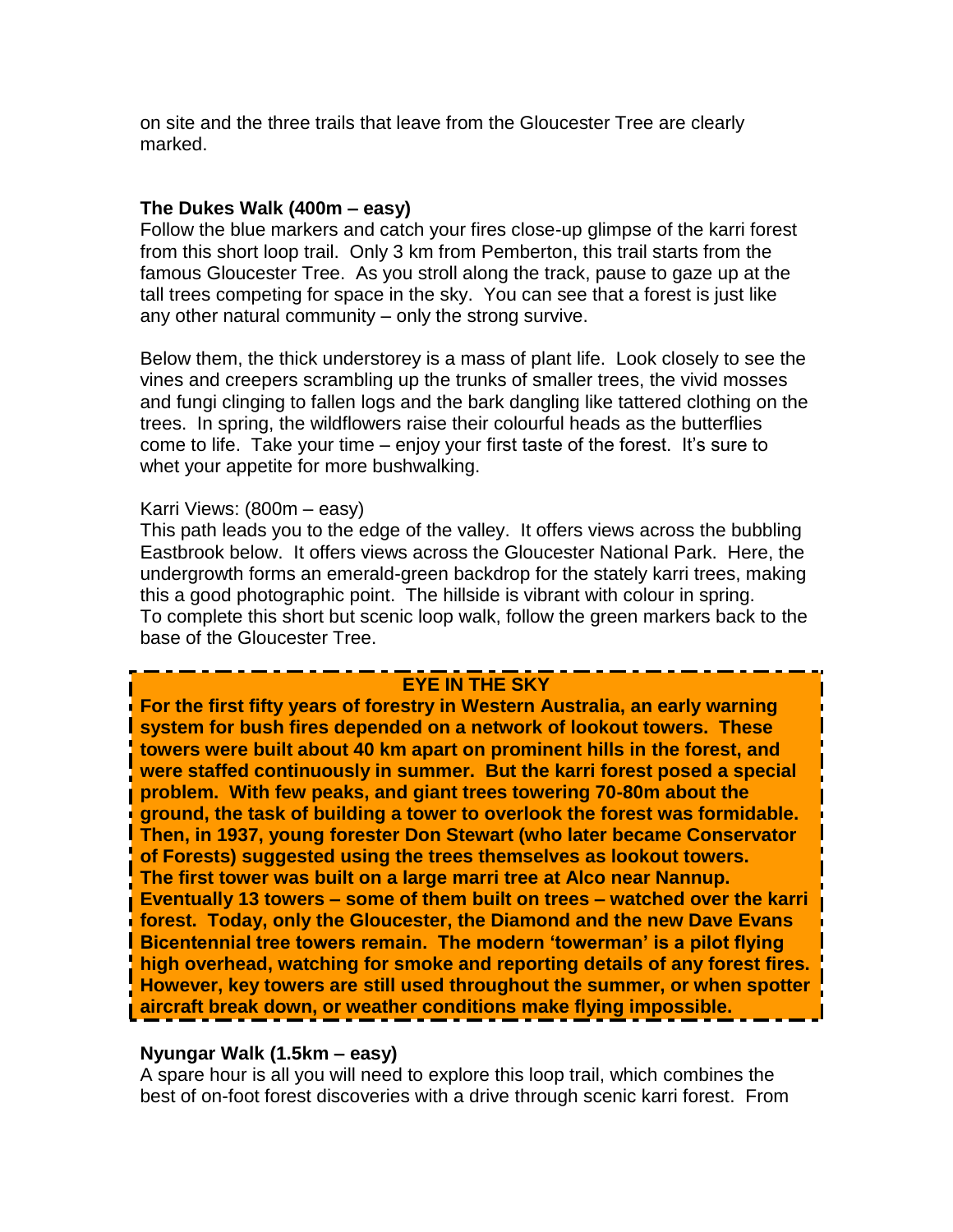the trail ahead on Eastbrook Scenic Drive, head across the brook and then up the valley, gradually climbing the hillside to get a birds-eye view of the creek. In spring, sniff the heady perfume of fragrant wildflowers and listen to the birds chattering overhead.

The trail links up with the earthworks of an old logging railway before again crossing the creek and leading you back to Eastbrook Drive. Turn tight, and follow the gravel road back to your car. Take care – this is a one-way drive.

#### **Wauguls Walk (6km – easy)**

Rather than crossing Eastbrook and returning to the carpark on the Nyungar Walk, continue along the old railway. You are now following Waugul"s Walk. The Waugul is an Aboriginal mythical serpent which formed the rivers – even, perhaps, the Eastbrook stream bed back in the Dreaming.

Follow the bubbling brook through tall karri forest and, for those with the right kind of imagination, watch for the Waugul. You can arrange to be met at the picnic area, making this a 3km stroll, or you can return to the carpark by turning right onto the road and walking the 3km along the old railway earthworks. Take care as this is a one-way scenic drive.

#### **Train Tracks**

**Many forest roads and walk trails were originally railways or tramways built by hard physical labour. The marks of mattocks and shovels can sometimes still be seen, and the sweat and toil of the workers imagined. The narrow winding corridors help you explore the once-harvested forests which have since regrown. Waugul's Walk and Eastbrook Scenic Drive are two such corridors.**

#### **Gloucester Route (10km – medium)**

Follow the black markers for a rich karri experience, and step out along this trail which starts from the Gloucester Tree picnic site. Although quite steep and difficult in sections, the trail is very rewarding. It loops through the towering karri forest – both young and old – in the Gloucester National Park, then leads you over hills, down gullies and across hidden creeks and waterfalls with mosscovered logs as foot bridges.

Plan for a half day adventure and pack lunch, a flask of water and a raincoat. There is a café at the Lavender and Berry Farm at about the half way point. Why not stop for a cuppa.

#### **The struggle for survival**

**Parts of the forest were logged and regenerated in the early 1940s. You can spot these areas where smaller, vigorous, closely spaced karri trees grow among the larger forest veterans.**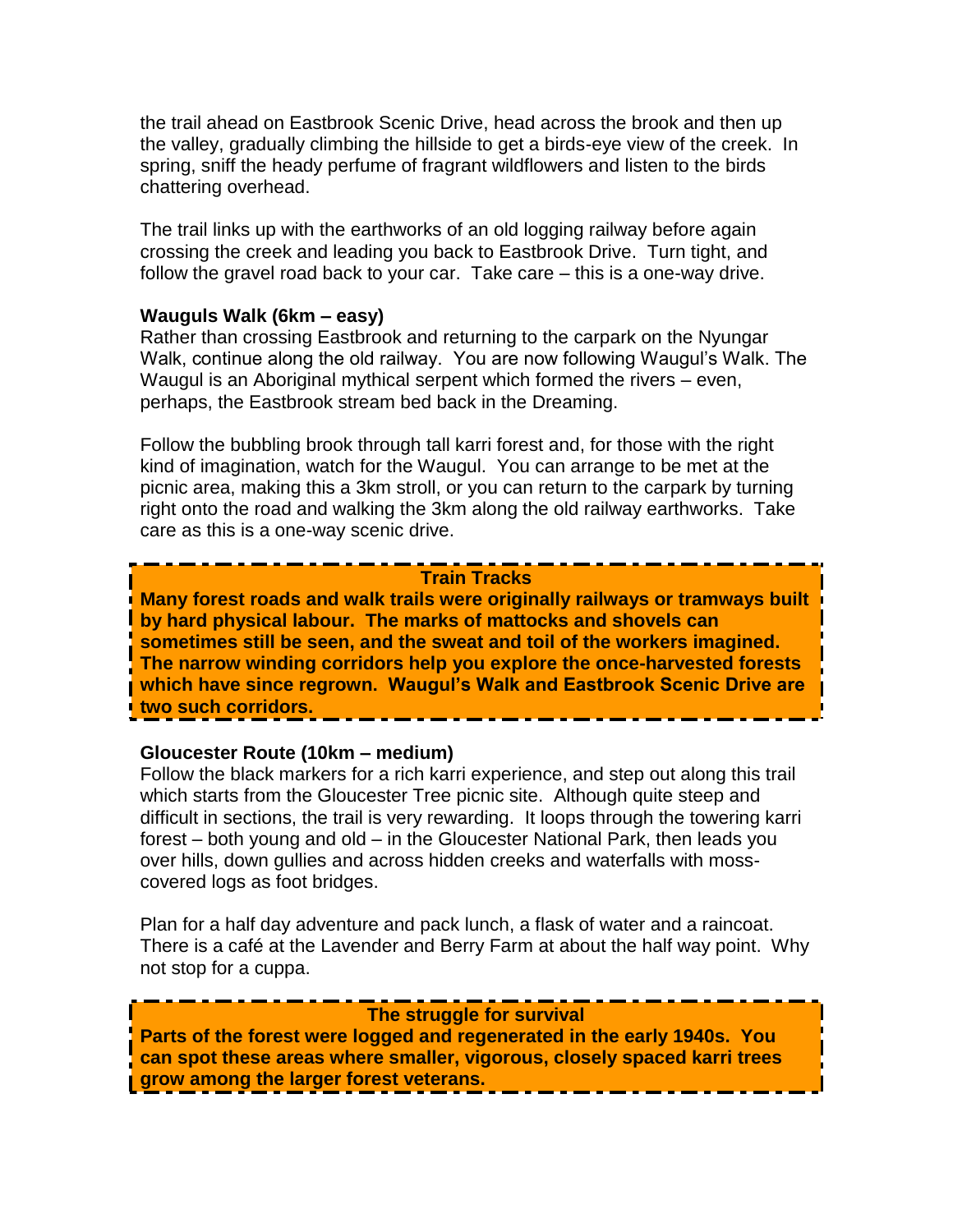**Karri is a very competitive tree and it is a case of survival of the fittest from the time the seeds germinate. For example, in an area the size of a football oval, 125000 karri seeds can germinate. Twenty years later, only about 1000 of these have survived and, after 400 years, only 20 mature trees may remain. The struggle for water, sunlight, growing space and food from the soil is intense.**

# TOWN WALKS

#### **Pemberton Forest Park Walks**

The Pemberton Forest Park Walks are a component of the Karri Forest Discovery Centre, which is situated in the Karri Visitors Centre and manager by the Pemberton Visitors Centre Inc. The Pemberton Forest Park is a magnificent small reserve of mature karri forest which forms a striking backdrop to the town of Pemberton. The park is managed on behalf of the community by the Pemberton Visitors Centre Inc. There is a trail head display outside the Pemberton Visitors Centre which describes five walks. Each walk is clearly marked by its own trail marker, which means you should never get lost.

The walk from town to the Gloucester Tree also begins at the Visitors Centre and is marked by a distinctive trail marker.

The following three walks begin from the Pemberton Swimming Pool. Parts of each of these walks combine or overlap.

#### **Hatchery Trail (2km return – moderate)**

This walk leaves from the far side of the Pemberton Pool and follows close to the stream that feeds the Swimming Pool, before passing close to several huge karri trees and arriving finally at the trout hatchery.

#### **Trevor's Trail (2.4km – moderate)**

This walk starts on the far side of the pool at a huge old karri stump. This was once a 300-400 year old tree that hung threateningly over the swimming pool and had become a danger to swimmers.

To remove the tree required exceptional felling skills and considerable courage. Trevor Cederman felled the tree so as to miss the pool and avoid considerable damage. Tragically, Trevor was killed by a falling tree while working in the bush in 1995. This trail is dedicated to him. A plaque on site tells you more about Trevor and the felling of this tree.

Follow the markers alongside the pool and uphill toward the top end of the forest park. The ground below drops away and you can peer into the karri treetops. From here, you may be able to see pardalotes going about their daily business.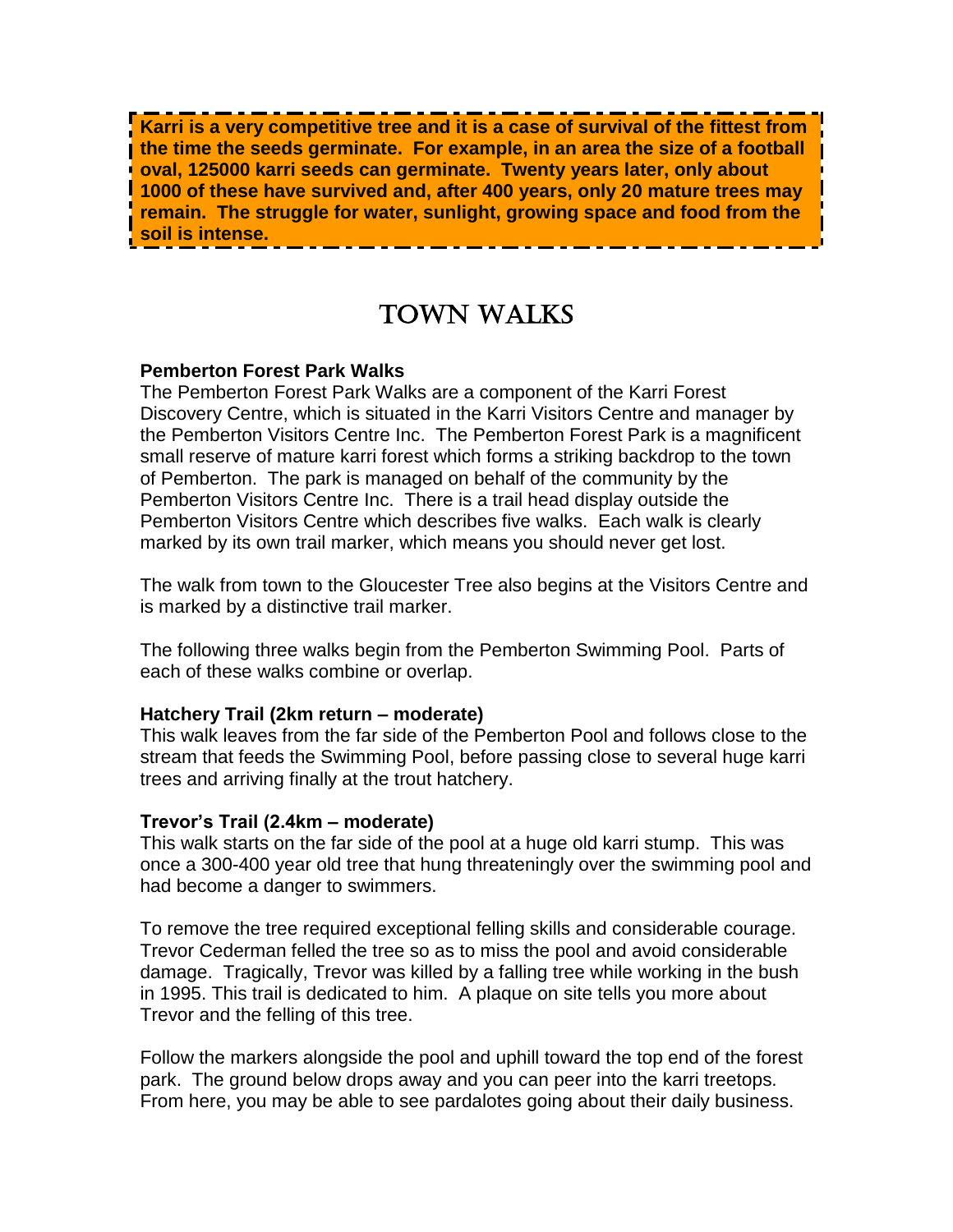Fifty years ago, much of this hillside was cleared and grassed, to become part of Pemberton"s original golf course. Today, a new forest has reclaimed the greens and fairways. Soon you will reach the hatchery and can follow the Hatchery Trail back to the pool.

#### **Karri Heights (2.4km – moderate)**

Follow Trevor"s Trail to the top of the hill, then veer off along the boundary of Forest Park. Here, you have giant karri trees on one side, and a farmer"s paddock on the other side. Here, there are some find views, and between June and August the fungi is in full bloom. See how many types you can spot along the way. Karri Heights will also bring you to the trout hatchery from where you follow the Hatchery Trail back to the pool.

The next two walks are also in the Pemberton Forest Park. Look for the start of these trails at the bottom of Pump Hill, opposite the start of Rainbow Trail.

#### **Whistler Walk (2km – moderate)**

From Pump Hill Road follow the markers up the hill through thick karri forest. Head downhill toward Lefroy Brook, AND STOP AT THE BIRDHIDE. Here you will find information about the birds of the karri forest. Sit for a while and enjoy the splendid views of Pemberton.

#### **Lefroy Trail (2.1km – moderate)**

This trail starts from the same point as Whistler Walk, but veers downhill towards Lefroy Brook. After a steep climb, you will come to the birdhide mentioned above. From here, continue to follow the boundary of the Forest Park back to Pump Hill Road.

#### **Gloucester Tree Walk (3km – moderate)**

This walk takes you from Pemberton town site to the Gloucester Tree of visa versa. If you are setting out from town, start from the trail head outside the Visitors Centre and follow the signs through town. Soon you will reach eth forest. You will be walking through karri and marri forest. Take your time and don"t be surprised if you startle a kangaroo grazing near the track, especially early in the morning or late in the afternoon. By taking this walk you can avoid following roads all the way to the Gloucester Tree. Walking in the forest sure beats competing with cars and breathing exhaust.

If you are starring from the Gloucester Tree and heading for town, look for the walkers' information then follow the well marked trail back.

#### **Pardalotes on Patrol**

**Two types of birds you are likely to see and hear in this karri forest are the spotted and striated pardalote. Both live high up in the karri crowns where they spend most of their time busily – and noisily – searching every leaf**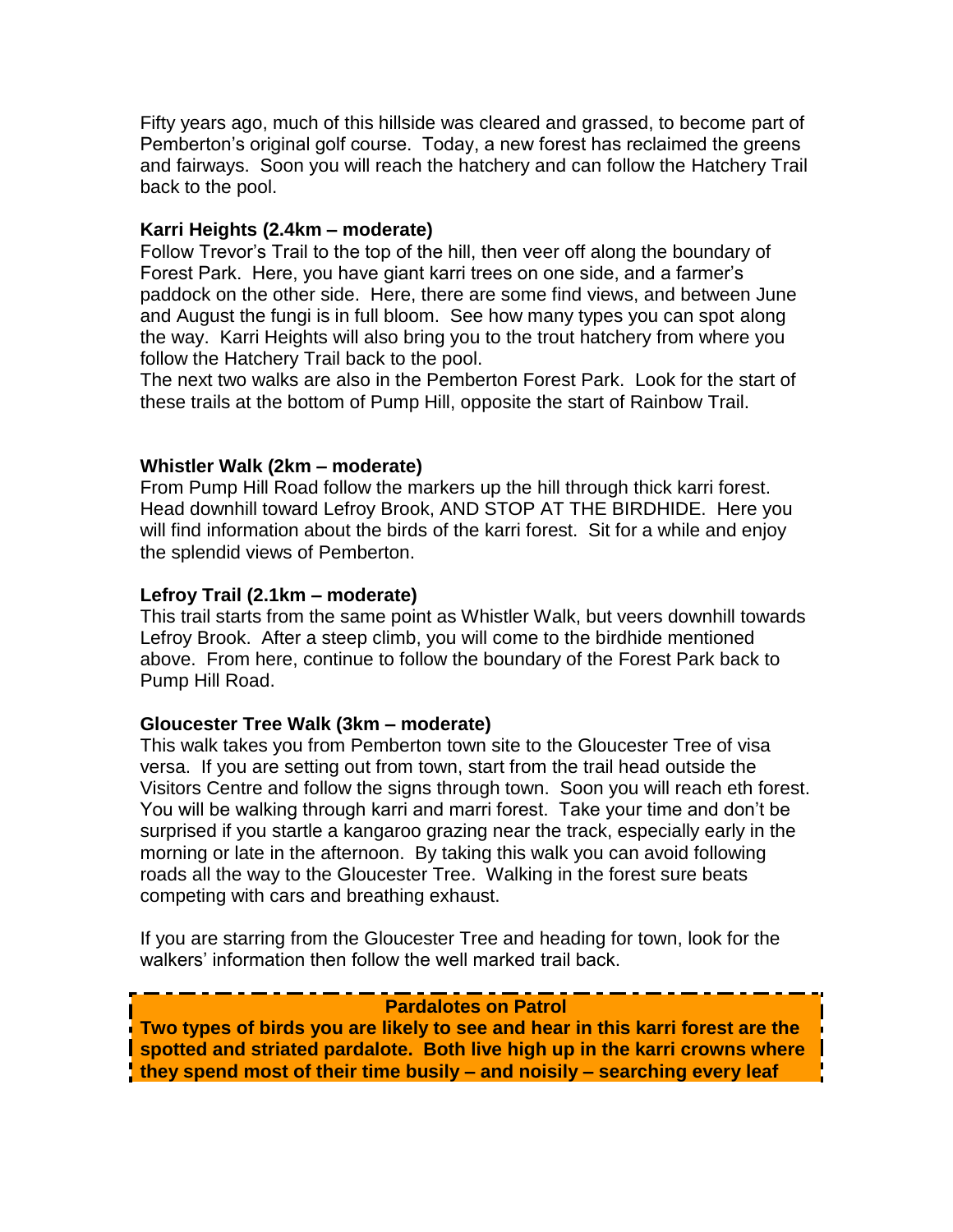**and twig for food. They prey on lerps, cicadas, spiders, weevils, caterpillars, native bees and other small forest creatures. Delicious!**

**There are fewer insects in winter, to the birds flock in groups of 10-20, patrolling the treetops, in an effort to flush them out. Some flocks of striated pardalotes migrate inland, using the eucalypt lined rivers as corridors for sale travel. However, these faithful birds return every year with the same partner to the same nest. The spotted birds nest in hollows while the striated species prefers a nest hole in an earthen bank.**

#### **Gloucester Tree to Cascades Walk (12km return – moderate)**

Fill your water flask, don a hat or raincoat (depending on the season) and set off on a half day adventure along this trail, which starts at the Gloucester Tree. You start on the 10km Gloucester Route, but when you reach the bitumen road, turn right, cross over the twin bridges, and then right again, following the trail markers back into the forest. From there, you will follow the gurgling Eastbrook, through the valley. Listen for the stirrings of many different creatures. For them, the winding brook is a liquid lifeline.

Continue through the forest, following the old railway earthworks. This, too, was once a lifeline. Heavy logs were hauled from the forest along the railway to the Pemberton mill. Listen carefully, and watch out for the tourist trams which use this line. Now, the tell tale scar of the track and the timber harvest on adjacent hillsides, is gradually fading as the forest continues its silent regrowth. Timber remains a major industry for Pemberton, as you will see when you look across the town with its weatherboard houses and prominent mill. Equally important now, is tourism. Both rely on the same commodity – towering karri forest, now and in the future. Both can continue to exist together, as they do today. Continue to follow the trail markers until you reach the Cascades. Take care! Listen and look out for log trucks when crossing roads.

#### **KARRI FUN FACTS**

**Karri is one of the largest living things on our planet. One tree can weigh more than 200 tonnes, grow to 90 metres tall, use 170 litres of water per day, produce one kilogram of honey in a good season, take nine people holding hands to span its girth – and do it all in 400 years!**

# OUT OF TOWN WALKS

٦

### **Big Brook Dam (3.5km – easy)**

Get into nature by driving north-west from the trout hatchery along the scenic Rainbow Trail to Big Brook Dam. Alternatively follow Golf Links, Mullineux and Range Roads for a more direct route to the dam. The dam, built in 1986 to supplement water supplies to the town and trout hatchery, is an excellent spot for swimming, fishing, canoeing or sailboarding.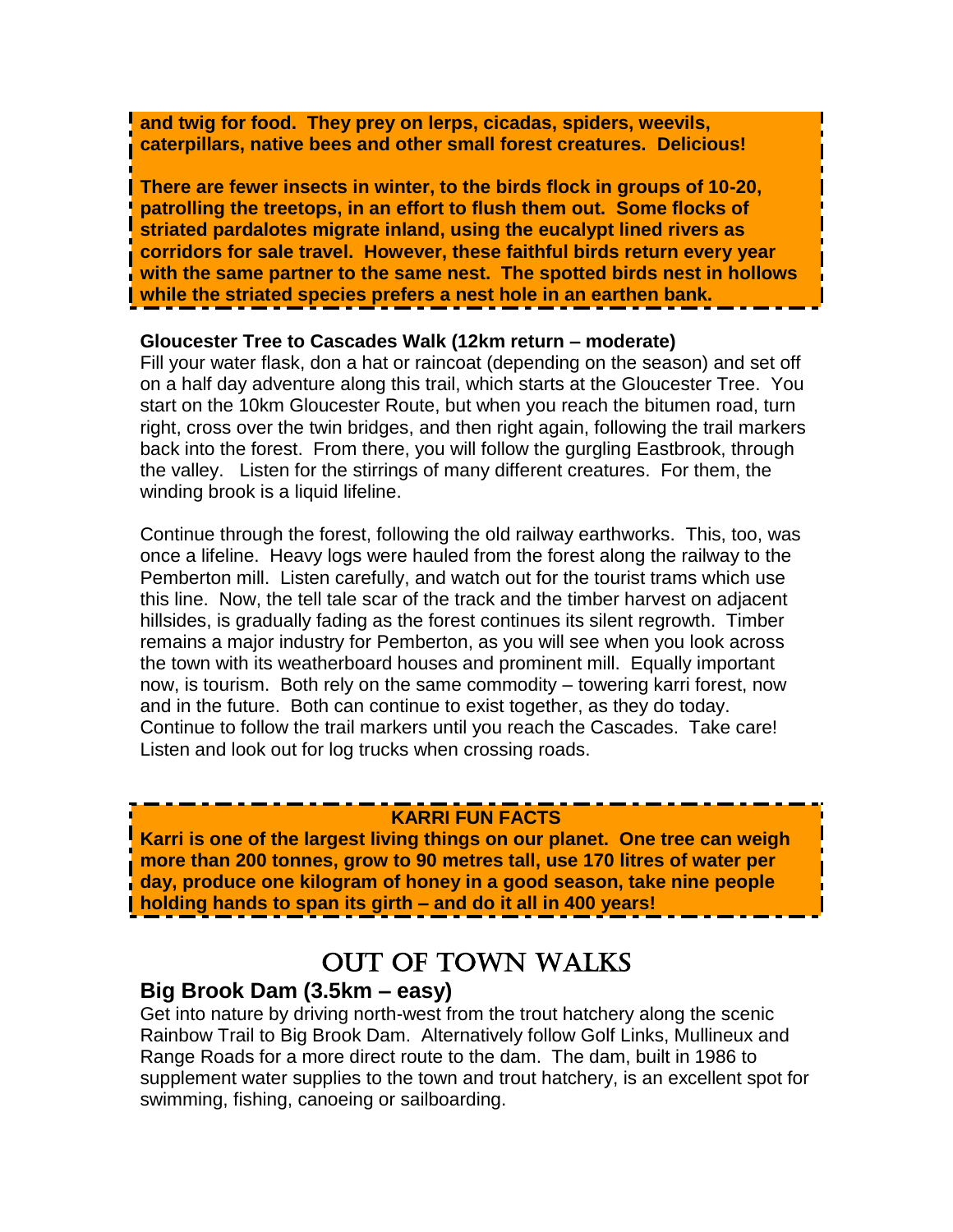A walk trail loops around the dam, passing through the Big Brook forest. The forest, now 60 years old, provides pure water, animal homes, timber and an inspiring backdrop for visitors – just as the old forest once did. Young karri trees grow vigorously, greedily absorbing carbon from the atmosphere, to convert into cellulose and wood fibre. By acting collectively as a carbon sink, they can help slow the projected greenhouse effect. As you walk along the train through regrowth forest, keep an eye out for waterfowl on the dam, and many other forest birds, if you can"t see them chances are you will hear them in the treetops. Try to identify the Warren River cedar trees, before crowing Big Brook on a log bridge. Keep following the trail, which circles back along the other side of the dam to you starting point. Stop at the birdhides, fishing platforms and other shelters along the way, where you will find information about the karri forest environment. This walk is sealed all the way, and is suitable for disabled use. It is also ideal for prams and cycles.

#### **Big Brook Arboretum (1.2km – easy)**

On the Rainbow Trail, about 10kms from town, is an arboretum, or botanical tree garden. Many different species of trees – some from Australia and some, like the American redwood, from overseas – were planted here by foresters in 1929 to study their growth in the Pemberton area. Later, eucalypts from the eastern States were planted.

The test achieved mixed results. While most of the European pines and the giant redwoods disliked the climate here, some of the eucalypts grew well. For instance, foresters found that yellow stringybark, which produces an exceptionally durable timber, grew as fast as karri for the first 40 years on its life.

Recognising the different tree species as you weave you way through the plantation is an interesting challenge. You will stroll through a grove of sequoias, (American redwoods), past spotted gums from New South Wales, and through natural karri forest, as you circle back to the picnic site. Then, you might be ready for a refreshing swim in the nearby Big Brook Dam or wish to continue your drive along the Rainbow Trail.

#### **KARRI FUN FACTS**

**The botanical name for karri is Eucalyptus diversicolor. Eucalyptus is a Latin word meaning 'well covered', referring to the flower bud. Diversicolor refers to the leaf having light and dark green sides. Karri is an Aboriginal name for the tree.**

#### **Founders Forest (400m and 1km – both easy) (Formerly 100 year Forest)**

Head east from Pemberton on the Vasse Highway, then follow the signs north to this forest picnic area, now more than a century old. As you drive and walk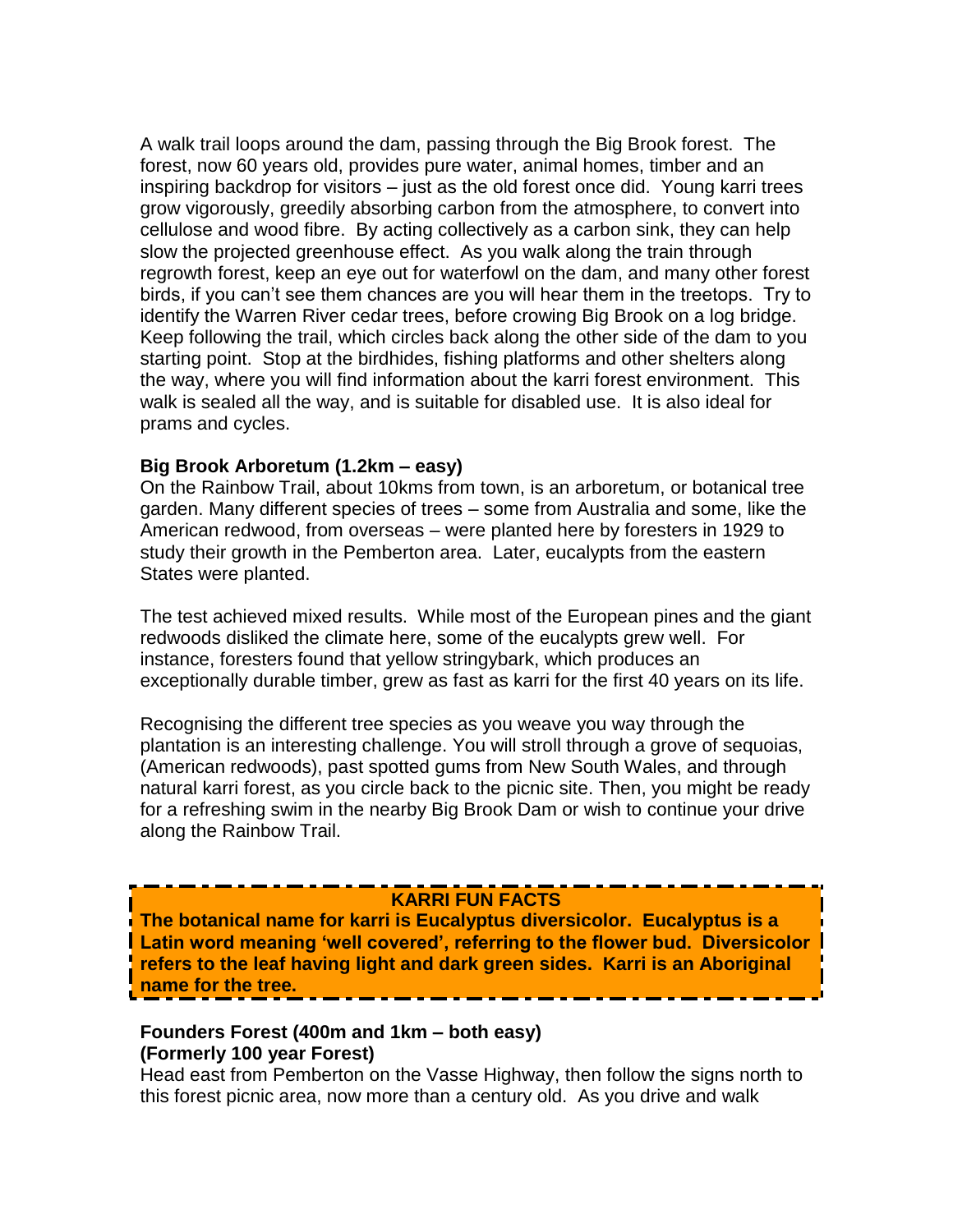through this new forest of towering karri trees, try to imagine it a s a wheatfield. That"s what it was in the 1860s before nature took charge and after the farm was abandoned.

Two loop trails – the 400m Wheatfield Walk and 1km Hilltop Loop – lead you from the picnic area through this regenerated forest. In places, thick undergrowth forms a natural corridor, while overhead, the sun battles to peep through the karri crowns. Look closely at old tree stumps beside the track; often they will be smothered by delicate moss or vivid fungi. Pause, too, to listen to the birds and the wind in the trees. They seem to be whispering tales of a pioneer"s past plans for a farm – a dream that was lost, but nevertheless brought promise of a future for the forest.

### **LEFROY'S DREAM**

**Mr De Courcey Lefroy, a member of one of Western Australia's pioneering families, once had a dream he would clear the karri forest and transform the land into a wheat farm. In the mid-1860s, on the site were Founders Forest now stands, he did just that. He also built a house nearby and a small flour mill, powered by a water wheel, down beside the brook that now bears his name. But Lefroy's crops failed and in the early 1870s he abandoned the farm and left the district.**

**In 1875, fire swept through the area. Soon after, the karri forest seeded and the following winter, a new crop of karri seedlings sprouted. In 1916, the new trees became the first karri forest to be protected by Western Australia's Forests Department. Today, it is managed by the Department of Environment and Conservation (DEC) as a demonstration forest.**

# DAVE EVANS BICENTENNIAL TREE WALKS

Three walks start from a trailhead near the picnic shelter at Bicentennial Tree. All three pass through old growth karri forest. Experience the huge old trees and abundance of birdlife, particularly purple-crowned lorikeets when the karri is in flower.

#### **Lorikeet Stroll (200m – easy)**

This short walk gives you a taste of walking in the karri forest. Keep your eyes and ears open for purple-crowned lorikeets darting around in the karri tree tops.

#### **Karri Ridge (1km – mostly easy)**

Follow the markers up to the ridge, and take the time to appreciate the immense size of the mature karri. Although only a 1km walk there are some steep sections, so be prepared.

#### **Warren Lookout (2.4km return – moderate)**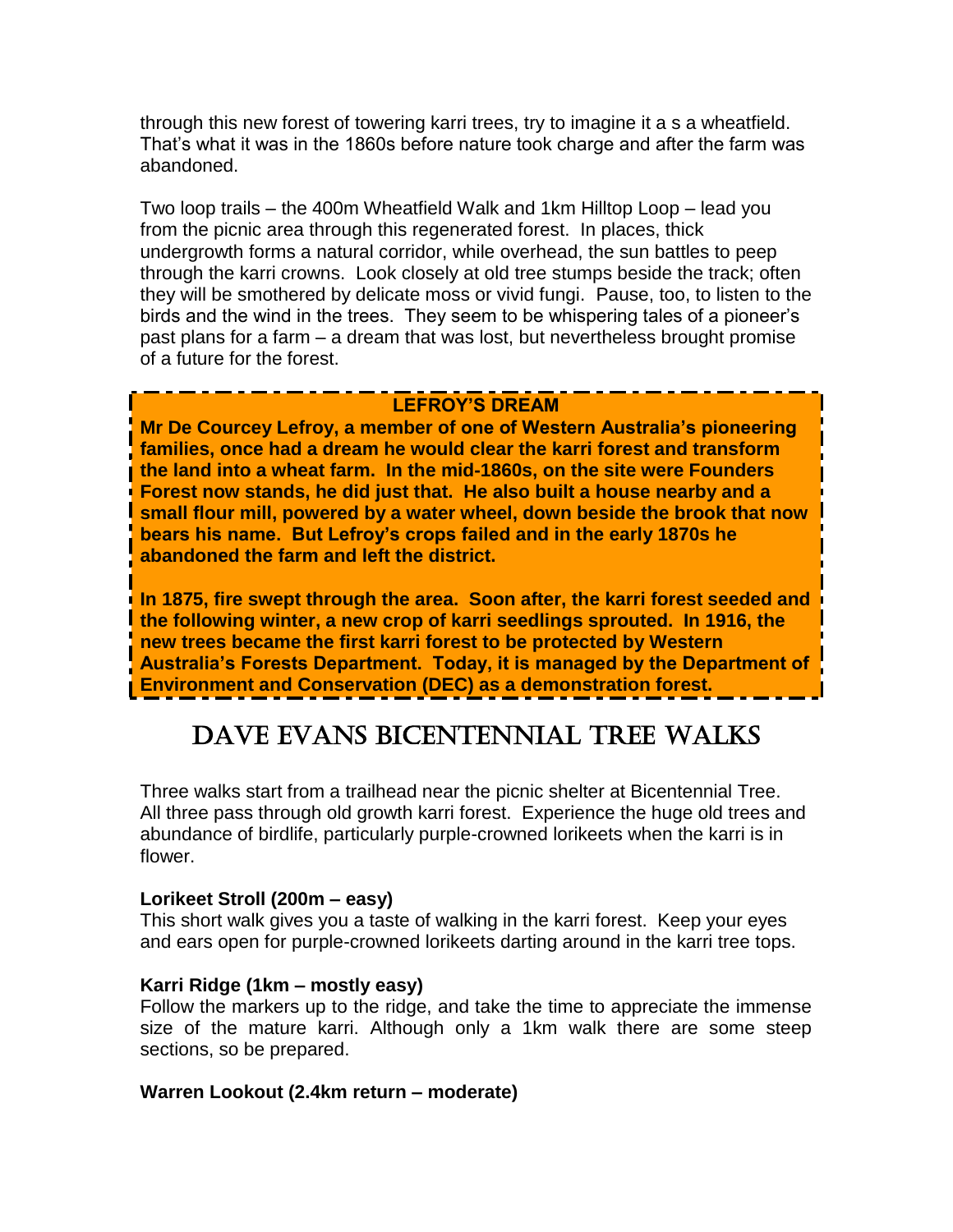To take in the best of the karri forest and the Warren River Valley, follow the trail to the spectacular Warren Lookout, a great photo vantage point. The view from the lookout to the Warren River is superb, and well worth the walk. At the lookout, you will find out information about the river.

Find Out More About The Karri Forest At The Karri Forest Discovery Centre The Karri Forest Discovery Centre is the place to visit if you want to find out more about the karri forest ecosystem. You will find the Discovery Centre in the Karri Visitors Centre, along with the Pemberton Visitor Centre and the Pemberton Pioneer Museum, situated in Brockman Street in the heart of Pemberton. Interactive displays and a short film, The Secret World, will help you learn more about the pale-skinned giants of the southern forest. Have a chat with Penny the Possum or Coco the Frog and discover where and how they live there.

While you are there you can also pick up a Karri Forest Field Guide, which will help you identify some of the more common plants and animals that live in the karri forest.

The Karri Visitors Centre can also help you with information about things to do and see, and the best places in the forest to explore.

Drop into the above centres while you are in Pemberton for all your visitor needs.

#### **Beedelup Falls (300m – moderate)**

Pack your bird field guide and head for these falls in Beedelup National Park. To get there, drive 17km west of Pemberton along the Vasse Highway, then follow the signs. When you arrive at the picnic site, where the walk loop starts, listen for the birds and the muted roar of the falls. Then, as you descend the steps through a corridor of trees and creepers, pause to listen to the forest, and look out over Waterfall Dam, the huge lake into which the falls empty.

You can see a great view of the falls from a 25m suspension bridge that spans the Beedelup brook, or from timber boardwalks and platforms. In winter when the falls are thundering you may be able to feel the spray. As you walk upstream to another bridge, look for the masses of maidenhair fern and mosses which creep at the base of the trees. On a fine day, catch the sun filtering through the karri tree tops or hear the frogs calling from their hidden homes.

### **What's in a Name?**

Beedelup is an Aboriginal Term said to mean "a place of water". But be prepared the falls can be reduced to a trickle, feeding a network of shallow pools in a dry summer. The main focus of the trail in this season is the noisy birds that use the brook as a corridor leading to water - the liquid of life.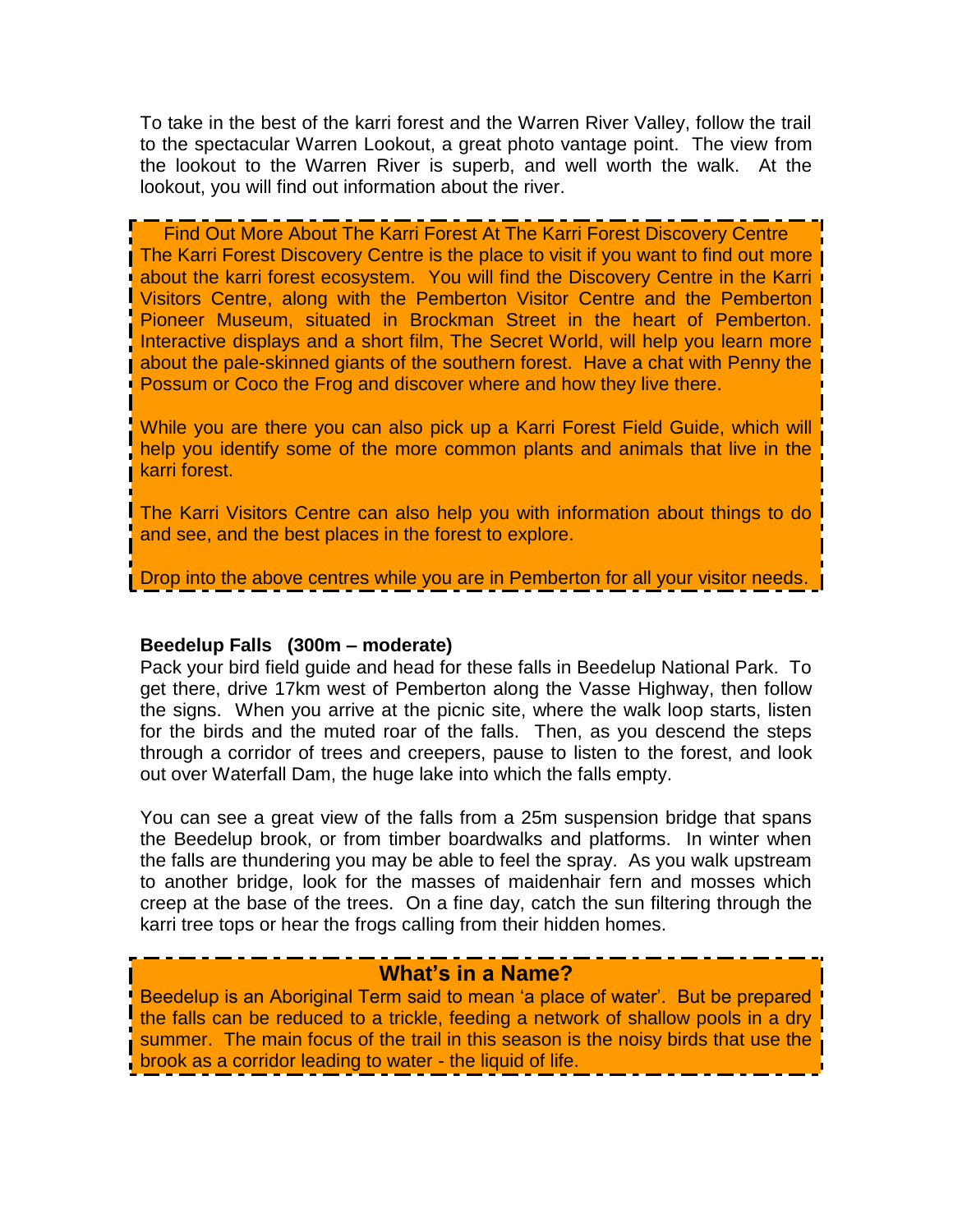#### **Dunes Walk (3km return – moderate)**

Combine a scenic drive with some on-foot exploring by heading south to this walk which takes you into D'Entrecastraux National Park. To get there drive south along Ritter Road to the picnic site near Yeagarup Lake. The trail takes you through Banksia woodlands and overlooks the lakes and surrounding swamps. These freshwater areas are perched on top of sand. Organic matter, such as leaves and bark and dead plants, have formed a waterproof layer on the bottom of the lake or swamp, catching and holding only water that falls or drains into them. This is an area of continuous change. Here, coastal winds whip the white sands into mobile dunes, which are constantly on the move. They march relentlessly forward like a silent army reclaiming the lakes and forests. The face of the dune is well over 40 meters high, and the sight of it overtaking the forest is quite spectacular. The walk follows a sandy, four-wheel-drive track to the base of the sandhills. You return by the same track, but be prepared to step aside; vehicles use this road regularly for access to the coast.

#### **The Cascades (1.2km – easy)**

Set amid the karri forest about 8km south of Pemberton off the Northcliffe Road, these rocky rapids and surrounds provide a place for an outdoor lunch, a leisurely afternoon stroll, or a few peaceful hours of fly fishing. As you wander down to the picnic site from the parking area, listen to the voices of the birds as they chatter in the trees. Water is always a focus for forest life. From there, its just a few steps to the lookout, or you can get a closer view of the Cascades by stepping down to a boardwalk that crosses a tributary of Lefroy Brook. Beware of the slippery rocks and stay well back from the water"s edge.

The loop trail, which starts from the picnic area and crosses the Northcliffe tramway, takes you through different types of forest and you will see some lush fern and reed growth near the water. The trail passes through the peppermints and sheoaks. So try to identify the trees or catch a glimpse of a trout or marron in the brook.

### **It's a Trout's Life!**

Western Australia has two species of trout - brown and rainbow - which have been introduced into freshwater rivers and dams throughout the South West. Most winters, however, do not provide the appropriate breeding environment for these introduced fish, so they seldom reproduce in the wild. Instead, they are raised in hatcheries where eggs are fertilized and allowed to hatch. The tiny babies are known as "fry" until they grow several centimeters. They then become fingerlings, which are used to restock local waters.

You can fish for trout from September 1 till April 30, although the season is open all year in the main streams of the Murray, Blackwood, Donnelly and Warren Rivers. A licence is needed and can be purchased at the Pemberton Visitor Centre. Use rods only (no nets or spears, please) and throw back any fish that are less than 30cm long. There is a bag limit of 10 trout per person per day but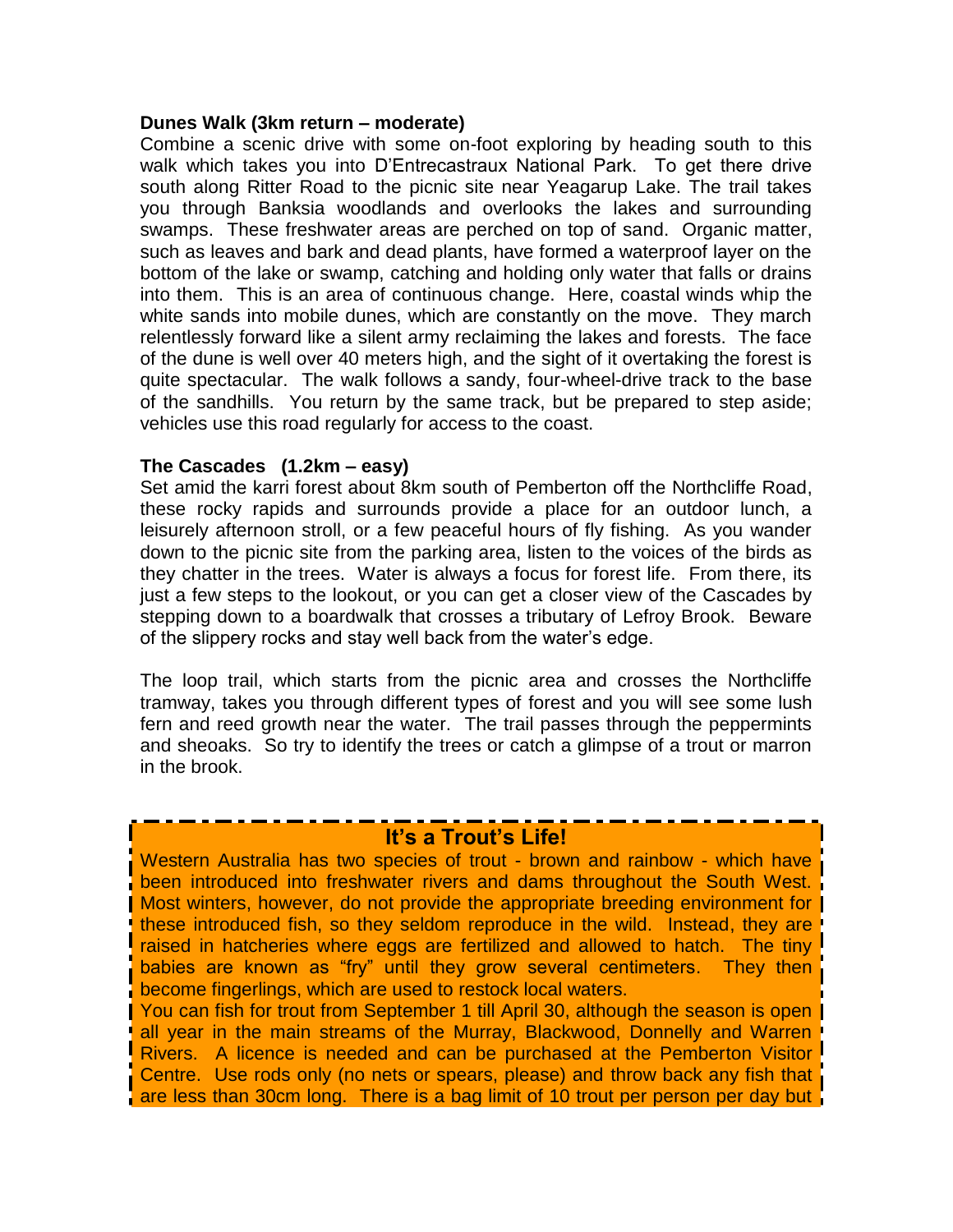take only what you need. If you're down Warren River way, you may be lucky enough to capture a record-sized trout. The biggest rainbow trout caught in Western Australia was 3.42kg while the biggest brown was 4.13kg – and both were hooked in the Warren. Good Luck!

#### **Brockman Sawpit (800m – easy)**

You will drive back in time as you head 16km south along the Pemberton – Northcliffe Road, then turn left into Rowes Road to get to this historic site. The sawpit was used to provide timber for the Brockman Homestead, 5km north-west of the pit, on the banks of the Warren River. Pemberton pioneer Edward Brockman settled here in the early 1860"s. He built a house with mud bricks and pitsawn timber, cut by convict labour. As you cross the Warren Bridge, you can see the original homestead nestled by the river. The convicts, and the "ticket of leave' tradesmen who followed them, were the forerunners of the timber industry that has been the backbone of Pemberton since early this century. As you stroll the 500 metres to the original sawpit, imagine the convicts – sweating and covered in a fine net of sawdust – heaving a log saw up and down to cut the timber. Take the time to read the information on site: it will give you a valuable insight into what life was like in days gone by. Scattered around the forest are the stumps of the original jarrah trees, felled by the convicts to provide the logs for pit sawyers. Young, vigorous jarrah have regrown in the gaps that were left after prime trees were cut. These trees are the forests new growing stock.

# WALKS IN AND AROUND NORTHCLIFFE

#### **Northcliffe Forest Park Walks**

Several trails twist through the Northcliffe Forest Park, linking up, then disappearing again into the forest. To get there by car, follow the signs from the townsite or walk from opposite the town shops.

The park was developed by the Northcliffe community, which wanted to share this special forest with you. Pack a picnic lunch or something to barbecue and make the most of the facilities that have been provided in this natural setting. (This park is managed by the Northcliffe Visitor Centre on behalf of the community).

#### **Twin Karri (500 metres – easy)**

This short walk loop starts at the hollow but Karri and leads you through thick karri forest. There is much to see here; look up at the towering trees soaring into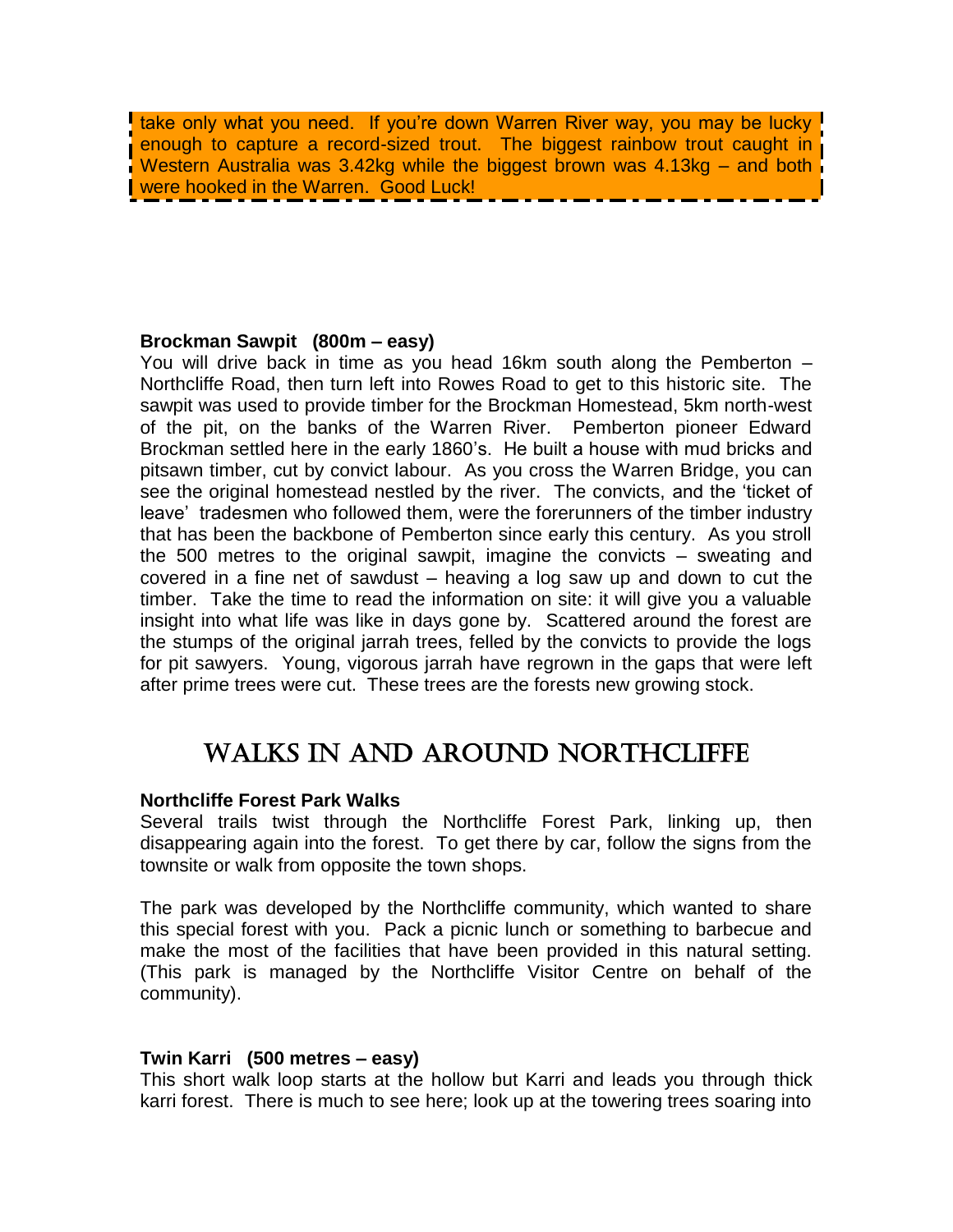the sky. Look down to see the delicate wild flowers peeping up from the forest floor in spring. And look around at the thick understorey which provides hidden homes for many forest animals. Walk in the opposite direction from the start point and you can walk through 1.4km of forest, to link up with the Town Dam Walk Trail. Stop at the Halfway Hut to catch your breath or just enjoy the forest peace.

#### **Town Dam (500 metres – easy)**

Make your way to the tranquil picnic spot at the town dam, by following the road past Hollow Butt Karri, and then along the Gardener River. Ducks are often seen swimming on the dam, which was built as a town water supply but never used, due to poor water quality,

From here the walk loop leads you through mixed jarrah, marri and karri forest. Watch for banksias and sheoak trees as well as old logs, felled in the group settlement days. Rather than return to the dam, continue along the main track to the Bardi Creek Trail or the Riverway Adventure Trail.

#### **Bardi Creek (800m – easy to moderate)**

Through the coastal swamp vegetation, this trail will take you back to town. In winter, take care a s you use the stepping stones to cross Bardi Creek, and in summer watch for flashes of colour from the bright red bottlebrush.

#### **Riverway Adventure Trail (600m – challenging)**

Branching off the main track, this trail  $-$  as the name suggests  $-$  is more challenging. You can set out from either the Acacia or Casuarina picnic areas on Acacia Road and scramble down steep slopes into the Gardner River valley. After crossing the fallen logs and log bridges, the trail leads you away from the river back to Acacia Road. In spring, colourful wildflowers carpet the forest floor. Look for a huge karri tree which has a lightning–burn scar down its trunk.

#### **Boorara Tree, Lane Poole Falls (5km – easy)**

Venture into wild forest on this trail, about 18km south-east of Northcliffe. Follow the signs off Boorara Road to the tree, which, until 1977, was a fire lookout tower. The tree, which has had its cabin removed, is surrounded by a shady picnic area. This marks the start of the track to the misty veil of Lane Poole Falls on the Cantebury River. The trail was once a firebreak, designed to bring a raging wildfire to a sudden halt. These days all it will stop is you as you pause to admire the tall karri trees keeping quiet sentinel over the creepers, vines, and mosses, scrambling across the dense forest floor. In spring, the awakening wild flowers peep over the blanket of undergrowth. As you near the falls, the track descends steeply, before you emerge to see the fast flowing water tumbling over a granite wall to a pool, 12 metres below. In summer the flow may be reduced to a trickle but you can still soak up the unspoilt atmosphere of this hidden valley with its towering river banksias.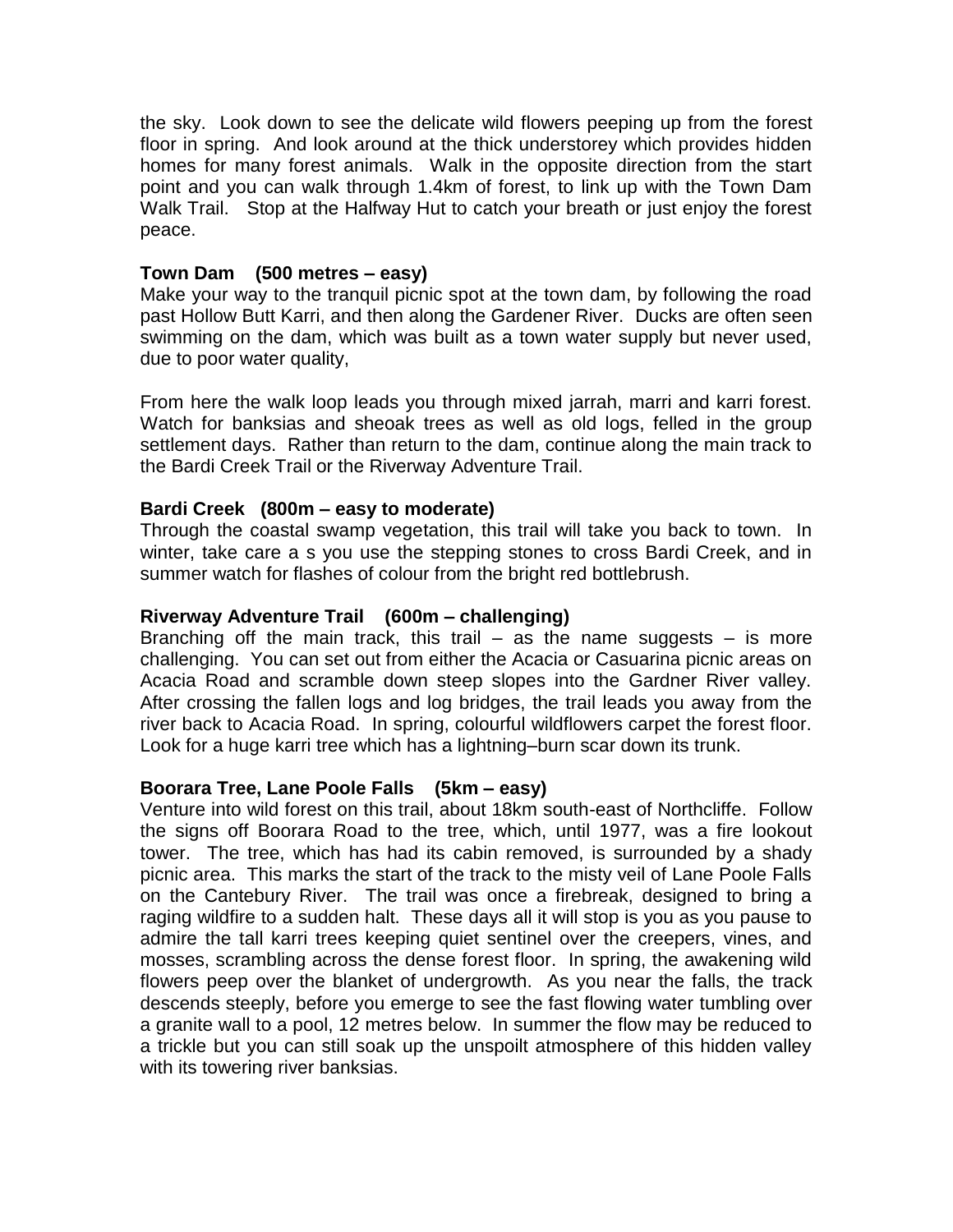# Karri Fun Facts

Karri leaves are shed and replaced each year, and karri bark is shed every rear in late summer or autumn. For each hectare of karri forest, seven tones of leaf and bark litter fall to the forest floor every year. If an area was left unburned for 50 years, the litter layer on the forest floor could be several metres thick and weigh as much as 50 tonnes per hectare.

#### **Mount Chudalup (1km – moderate to steep)**

Situated 1.5km south of Northcliffe just off the Windy Harbour Road. Mount Chudalup towers over the surrounding karri forest. The climb to the top of this 185 meter granite dome is steep in places but worth the effort. Follow the mossy path as it weaves a track to the top. In spring, watch for orchids and other wildflowers that peep out from the weathering rocks.

From the top, you can enjoy sweeping views of the coast and surrounds, including the Meerup and Doggerup Dunes, the Southern Ocean, D"Entrecasteaux National Park and the Shannon Forest. In winter, listen for the surf and feel the salty blast of the great Southern Ocean winds.

*Features: Views, karri, flowers and animals of granite outcrops*

▲**The peak of Mount Chudalup has dangerous sheer faces. Exercise caution at all times – especially in windy weather.**

## *Park Patterns*

From the top of Mount Chudalup you can see the patterns of the land that give D"Entrecasteaux National Park its unique character. It is a transition between the coastal belt and the tall forests. Continuous lashing by the Southern Ocean winds has created an extensive sand dune system. These coastal dunes have blocked the flow of streams and creeks trying to empty into the ocean. Over time this has created a chain of lakes and wetlands extending from the Broke Inlet in the south to Lake Jasper (the largest freshwater lake in the south-west) northwest of Mount Chudalup.

#### **WINDY HARBOUR - D'ENTRECASTREAUX NATIONAL PARK**

After seeing the wild southern coast from the top of Mount Chudalup, take the time to drive another 11 km south to Windy Harbour. There are many beaches to stroll along and some rugged coastal cliffs to see. A protected swimming area is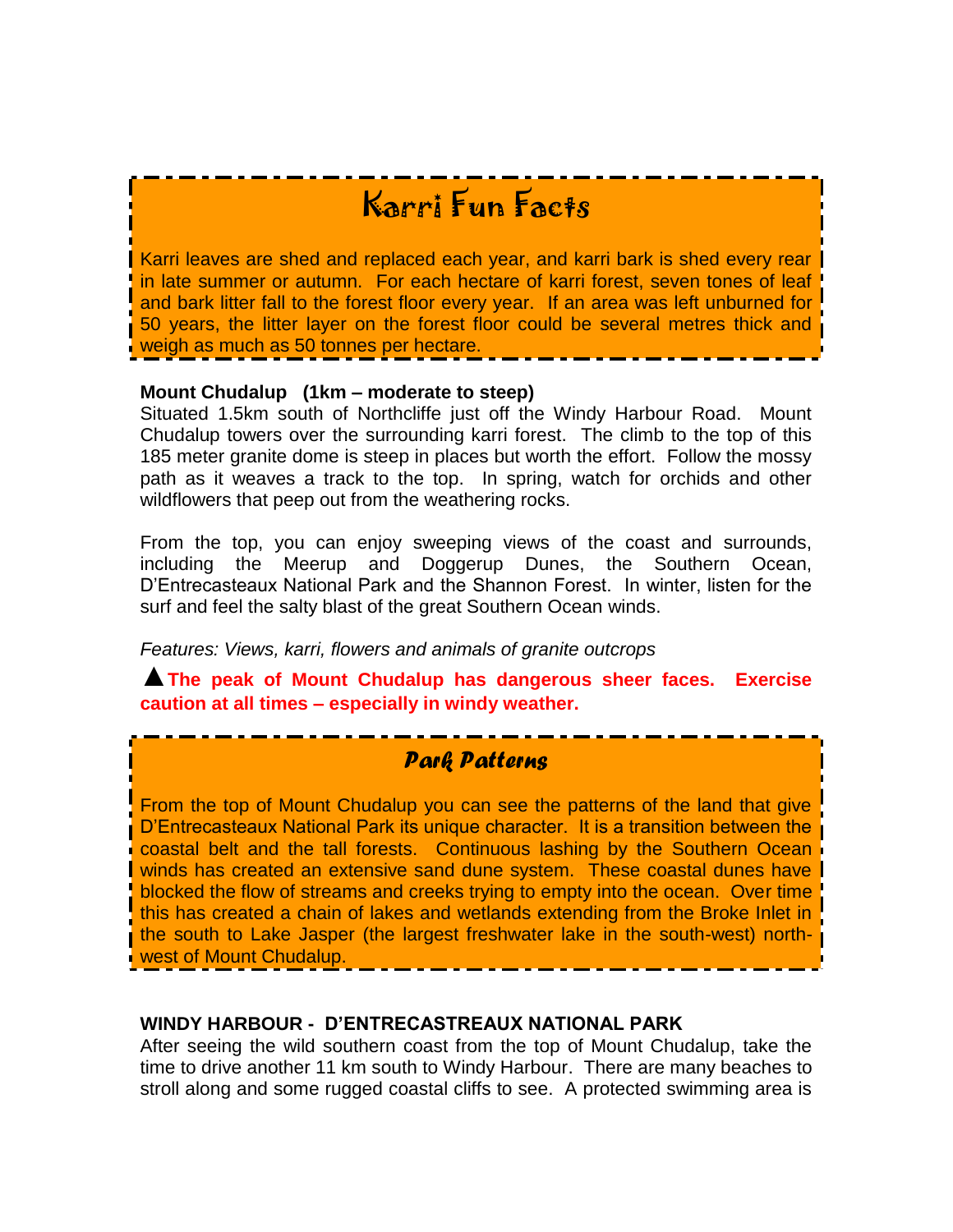suitable for children, so pack your bathers, fishing rod, snorkeling gear and a picnic lunch and make a day of it.

## SHANNON WALKS

#### **Shannon Dam** (3.5km – easy)

Get away for a day at Shannon – the one time timber town, now a popular tourist destination deep in the heart of the Shannon National Park. To get there, head north-east of Pemberton to the South-West Highway and turn right, or drive south to Northcliffe then head east. After a peaceful picnic or barbecue lunch, take a step back in time. As you wander along the river to the dam, you walk through history; through forests that were the life-blood of the mill town. These have regrown and again provide pure, natural enjoyment for today"s generations. Disabled people, too, can capture the spirit of a bygone era. The first 600 metres of the trail are sealed and suitable for wheelchairs and prams.

As you walk, try to spot remnants of the railway line, built almost entirely by hard, physical labour, and which transported the huge logs. Now, this line is being quietly invaded and reclaimed by the surrounding forest, and will disappear – to be remembered only, perhaps, by the ghosts of this once flourishing timber town.

The Shannon Dam, set against a backdrop of tall karri forest, was a vital water supply for the townspeople and the mill. It was also a favorite picnic place, and families today still find it an ideal spot for fishing, canoeing, swimming, marroning, or simply watching reflections of the towering trees, and the woodswallows gliding and dipping to drink from the dam.

#### **The Rocks Walk Trail** (5.5km – moderate but steep in places)

Detour left across the river from the Shannon Dam trail and climb alongside the karri crowns. A you walk, try to identify the different tree species before pausing to catch your breath at Smeather"s Rock. From here, high above the ground among the leafy karri crowns, you can get a bird"s eye view of the forest and back across the river to the old Shannon townsite.

The chattering birds urge you to continue your climb. As you go higher, the trees thin out and the drought tolerant jarrah tree becomes more prevalent as the ground becomes rocky. Turn a corner in the trail and there is Mokare"s Rock, complete with a colourful carpet of flowers, mosses and lichens, from a boardwalk, you can get a close look at the delicate foliage without damaging it. Pause for a moment to enjoy the view across the Shannon River Basin, before slowly winding your way down through shady glens of karri oaks and across trickling creeks to the Shannon Dam. Time for a swim?. You can arrange to be met here, or you can link up with the Shannon Dam trail to wander back along the river to the recreation site.

**Great Forest Trees Walk** (4km one way, 8km return – moderate)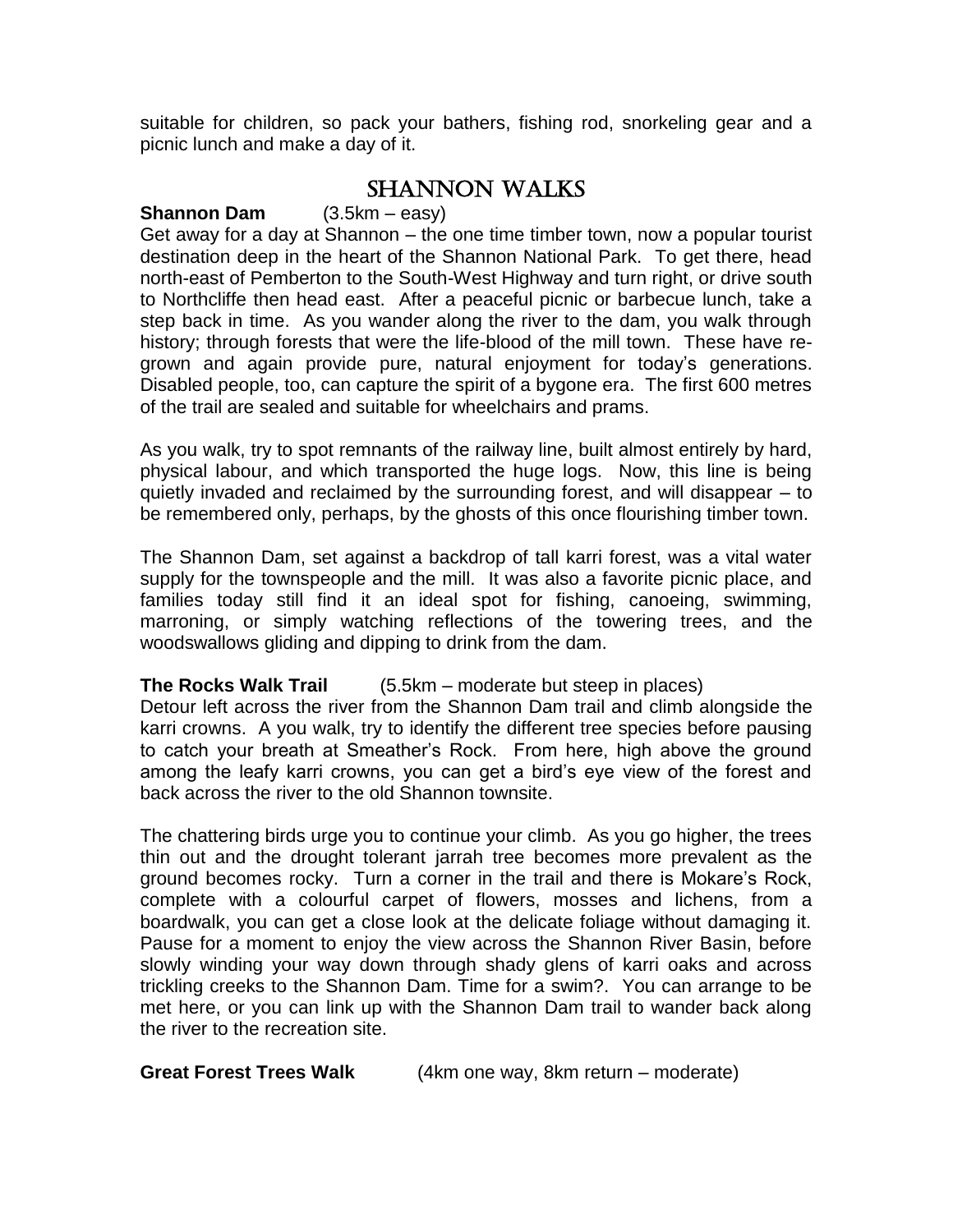This walk connects the arms of the northern loop of the Great Forest Trees Drive. The walk follows old forestry tracks and is steep in places, particularly where the trail crosses the Shannon river. Pure stands of karri forest line the walk at this point. In winter, the Shannon may burst its banks and sometimes cut the track. If you are not feeling up to tackling the 8km, you can get someone to meet you at the other end of the trail where it meets Curtin Road.

### Life in Lilliput

The Islands of rock rising above the forest and shrub land in the south-west of an ancient land, and the residual remnants of eroded plains. These granite outcrops provide variation in the gentle landscape, and many reward a climb with a fine view over the surrounding countryside. They also offer the inquisitive a Lilliputian spectacle of the seasonal cycle of life.

In summer, the outcrops bake, and plants are exposed to searing winds. The rock and soil surface appears dry and lifeless, but don"t be deceived; one careless step on the dry and fragile lichen may destroy many years growth. This seemingly sterile surface will spring into life with the first winter rains.

While summer lingers, however, lichens and other plants near the rock surface are brittle, and the bulbs and corms of many perennial lie hidden in the shallow soil. The leaves of the shrubs in the deeper soil aprons appear as muted greys, golds, browns and blues. Animal life, however, is easily seen. The rocks and crevices of the outcrop surface provide shelter for many reptiles that are active only during the warmer months.

As the first winter rainstorms flood the granite, the thin soil becomes waterlogged and the almost bare rock springs to life. Lichens, mosses and algae, clinging to tiny depressions in the rock, suddenly appear alive and vibrant, as a multitude of shapes, colours and textures becomes visible.

#### Pincushions

Where the soil and natural litter are a few millimeters deep, a moss sward develops. The storage organs of plants hidden in the dry moss of summer respond rapidly to the surge of moisture.

As the lizards of summer disappear, they are replaced by other animals. Tiny, fragile invertebrates appear in the rock pools, and frogs shelter during the day I under the rocks near the pools.

Next time you visit a rock outcrop, take a close look at its living features. You might need to get down on your hands and knees to appreciate the detail. Take care not to slip, and also not to break up the delicate swards that take so long to grow and develop. Always remember that you are a giant, privileged to take a peek into Lilliput.

#### Where to go:

**Mount Chudalup – south of Northcliffe**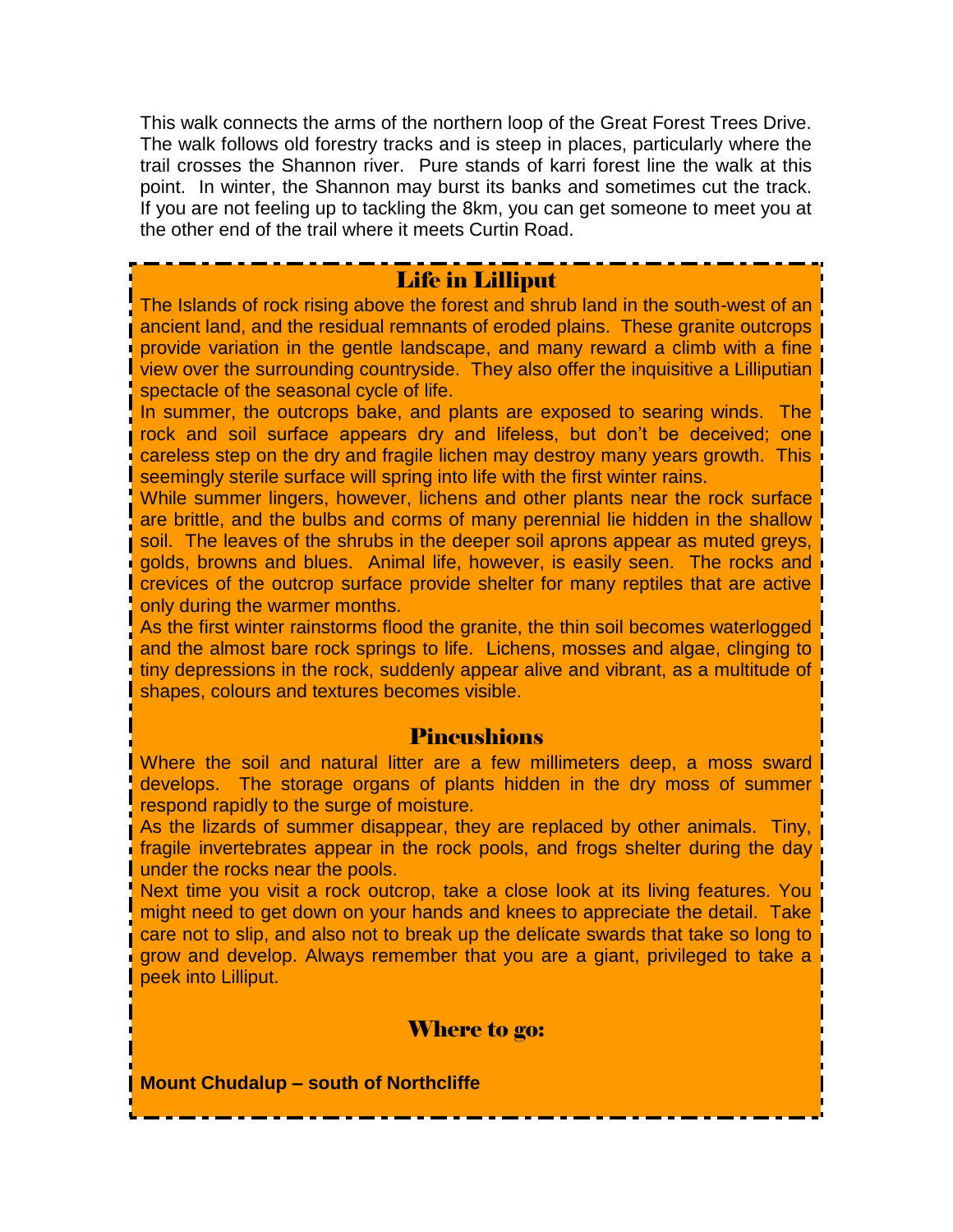

# BIBBULMUN TRACK

The Bibbulmun Track is Western Australia"s longest bushwalking track. The first version of the track was laid out early in the 1970s and traversed a 505 km route from Kalamunda to the Boorara Tree, near Northcliffe. In 1998, the track was the subject of a realignment and extension, carried out as part of the Heritage Trails program. The track now extends some 650 km from Kalamunda to Walpole, on the south coast.

In 1993, the Building a Better Bibbulmun Track Project was begun on a major upgrade, realignment and extension of the track. The track now stretches 964 km"s from its original northern terminus at Kalamunda, all the way to Albany, the states first settlement.

The track features a host of improvements, all aimed at placing it firmly in the forefront of the world"s great long distance trails. Hundreds of kilometers of new, purpose built walk trail, new camp sites featuring unique three-sided sleeping shelters, new guide books and information systems, and access to some of the South West's most spectacular scenery should ensure the track provides a prime walking opportunity for both short and long distance walkers.

In the Pemberton area the new track traverses both the Donnelly and Warren River Valleys, exposing walkers to some of the finest river scenery in the State. In addition, it passes through – or close to – Beedelup National Park, the Pimelea Youth Hostel, Big Brook recreation area and the Gloucester Tree, offering walkers access to many of the prime tourist attractions of the area.

Numerous well marked road crossings provide a wide range of start and finish points, ensuring the track is accessible to a broad range of walkers, from those with just an hour or two to spend to those with big mileage on their minds. Plan a walk of two, twenty or two hundred kilometers – the Bibbulmun Track is here to challenge and delight you.

Current guidebooks, maps and detailed information are available from the nearest Visitor Centre or Department of Environment and Conservation (DEC).